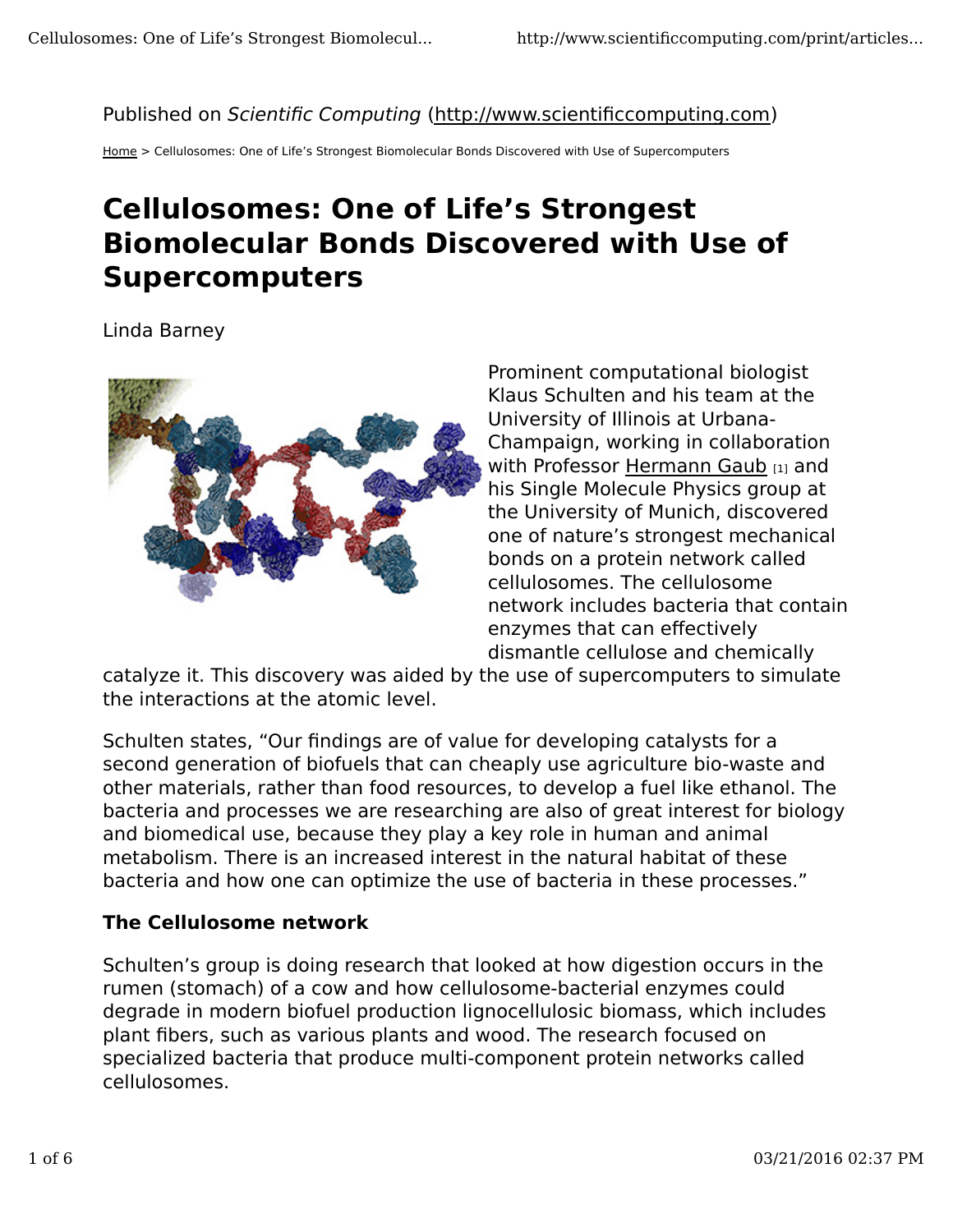Schulten describes cellulosomes as a complex system that provides a mechanical handle for bacteria acting on the cellulose fibers. The cellulosome system bacteria foothold (anchor) to the cellulose fiber with finger-like protrusions on the surface of the bacterial cell bodies that have enzymes at the tips of the "fingers" that catalyze and digest fibers. There can be hundreds of proteins that build these anchor and finger systems that make up the cellulosomes.

### **HPC aids in discovery of life's strongest bonds in cellulosome system**

The bacterium Ruminococcus flavefaciens found in a cow's stomach, uses proteins called Cohesin and Dockerin that make up the mechanical connection points of the cellulosome system. Schulten's team realized that it was crucial to have an easy way to form and break up the Cohesin and Dockerin components but that, under mechanical load, the two components must hold together tightly.

"In our research, we found that, once mechanical stress is applied, the Cohesion/Dockerin bond becomes very strong. This is analogous to an example of the Chinese finger trap. If you put your fingers in both sides of the trap and pull gently, then it is easy to remove your fingers. However, if you pull quickly, your fingers get trapped," indicates Schulten.

**• CONFERENCE AGENDA ANNOUNCED**: The highly-anticipated educational tracks for the 2015 R&D 100 Awards & Technology Conference feature 28 sessions, plus keynote speakers Dean Kamen and Oak Ridge National Laboratory Director Thom Mason. Learn more [2].



When you apply mechanical force, the surface between Cohesion and Dockerin rearranges geometrically so that they fit together much better, forming a mechanism known as a catch-bond, indicates Schulten. "The research showed that the biomolecular interaction between Cohesin and Dockerin withstands forces of 600-750 piconewtons  $(pN)$  [3], making it one of the strongest biomolecular interactions reported, equivalent to half the mechanical

strength of a strong chemical bond," according to the research findings [4].

# **Continued research of the bond**

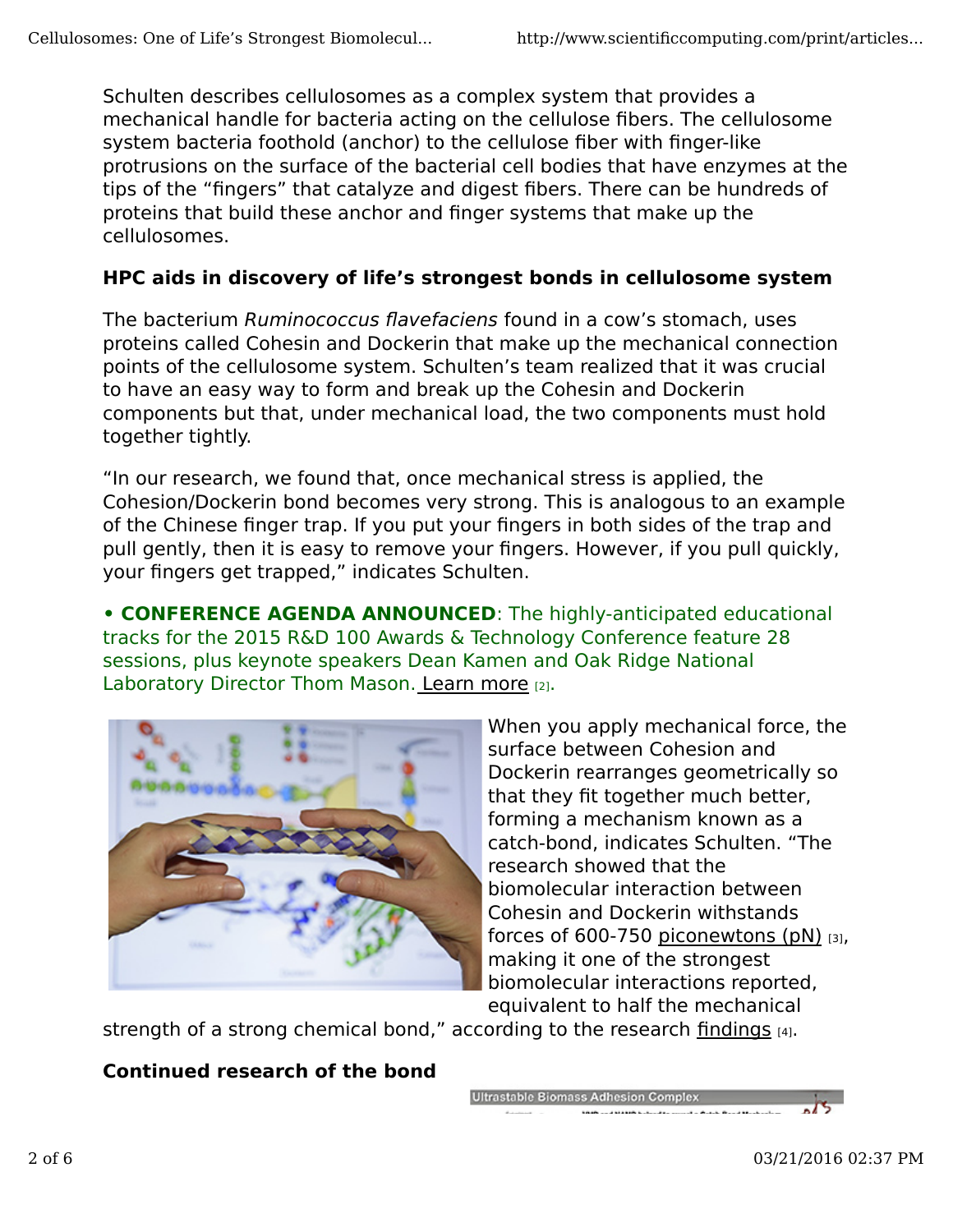Ed Bayer at the Weizmann Institute in Israel [5], a research pioneer who has been studying the structural details of cellulosomes since the early 1980s, is actively involved in the team's research of the physical mechanisms associated with cellulosomes. Their research has found that cellulosomes adopt a certain hierarchy of organizing themselves with



connections to the bacterial cell wall in one layer, additional layers of connection, the anchoring point and tips with enzymes. Schulten and collaborators will continue investigating the physical properties that exist in various parts of the cellulosome to determine why some bonds are stronger and show more of the catch-bond mechanism.

# **Cellulosome research not possible without supercomputers**

The cellulosome research was done mainly using the Stampede supercomputer at the Texas Advanced Computing Center (TACC)  $[6]$  – a system based on Intel Xeon Phi Coprocessors — the Blue Waters supercomputer (National Center for Supercomputing Applications (NCSA) [7] at the University of Illinois at Urbana-Champaign), and the Extreme Science and Discovery Environment (XSEDE) [8] virtual system funded by the National Science Foundation (NSF.) This kind of research is not possible without simulation on a supercomputer.

Schulten states, "Today's high-performance computers are very important for our research, because they allow us to see through simulations what every atom is doing. In addition, the simulations let us see more than a static picture, namely the dynamic processes involved. Computers can be considered a computational microscope with very high resolution. They can work in situations where there is no experimental microscope available."

Rafael Bernardi (post-doctoral researcher in the Schulten group and the key computational researcher on the cellulosome project) indicates that it takes a huge amount of computer resources to do their cellulosome dynamic simulations. The work involved for the cellulosome biofuel research required between 10 to 20 million supercomputer units (SUs) for computing hours.

"We have found that it is better to use technology-advanced supercomputers, such as the Stampede supercomputer at TACC, because computations can be faster and cheaper than other supercomputers. The Stampede supercomputer processors at TACC are much faster than other those of other supercomputers, because of its efficient network and better processing when we select to run it with software that can take advantage of the Intel Xeon Phi coprocessor. As an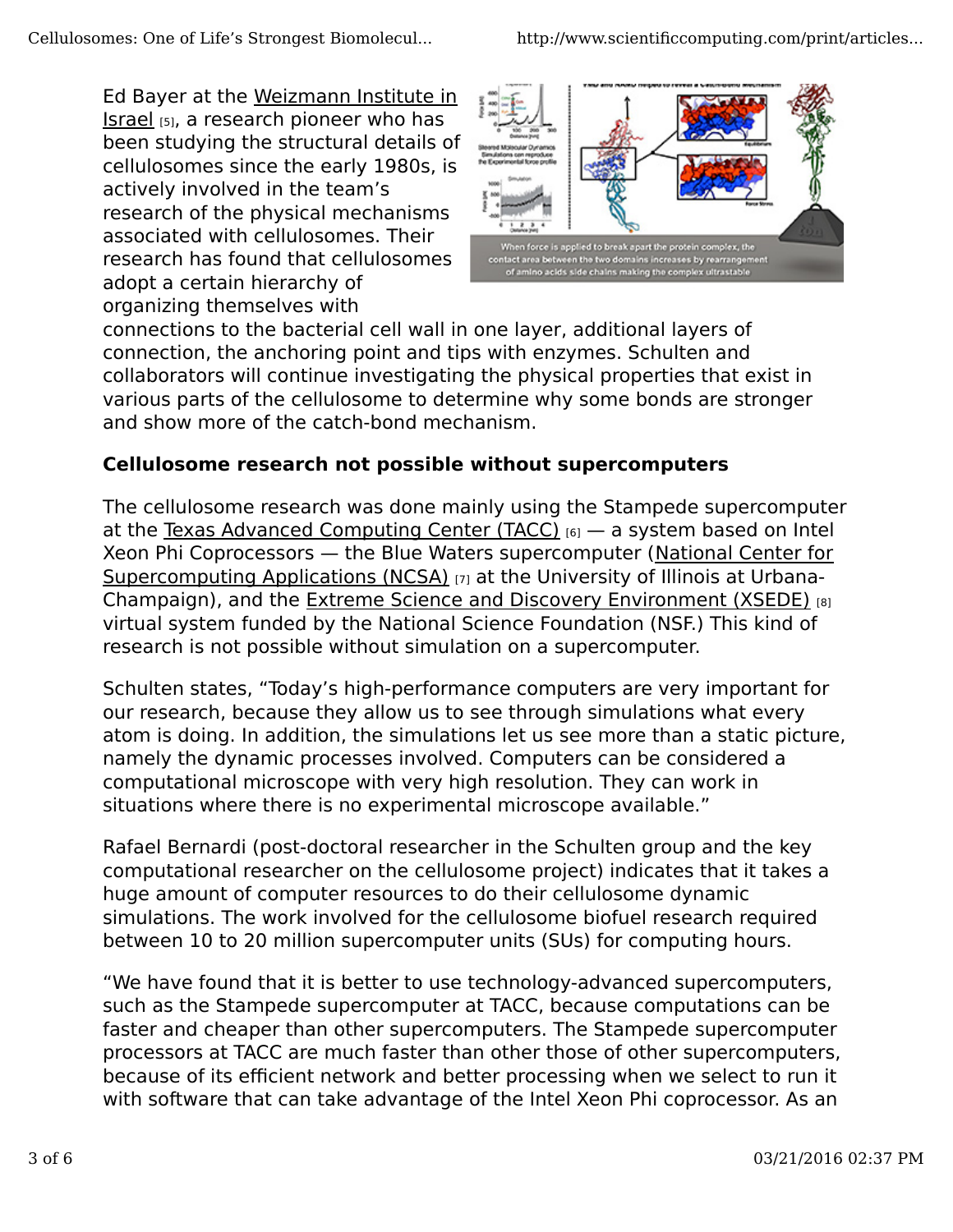example, I can run 7 nanoseconds (ns)/day of a cellulosome system on Stampede without using code to run on Intel Xeon Phi. When using it, with the same number of nodes, I get 11.2 ns/day. So, the Intel Xeon Phi coprocessor saves about 35 percent of computer time, which provides more than a 50-percent speed up," explains Bernardi.

### **NAMD and VSD software aid in cellulosome research**

Supercomputers are not the only tools required to perform biomolecular research, specialized software is also required. In 1995, Schulten's team at the University of Illinois developed the NAnoscale Molecular Dynamics program (NAMD) [9] and the Visual Molecular Dynamics (VMD) programs to help visualize and analyze biomolecular systems. The NAMD and VMD programs are available for free and are used by scientists globally from the richest countries to the poorest nations of the world.

# "NAMD is a parallel molecular

dynamics code [10] designed for

#### **TACC Stampede Supercomputer Specifications**

The TACC Stampede system is a 10 PFLOPS (PF) Dell Linux Cluster based on 6400+ Dell PowerEdge server nodes, each outfitted with 2 Intel Xeon E5 processors and an Intel Xeon Phi Coprocessor. The aggregate peak performance of the Xeon E5 processors is 2+PF, while the Xeon Phi processors deliver an additional aggregate peak performance of 7+PF. Stampede provides large memory and large data transfer capabilities.

high-performance simulation of large biomolecular systems. Based on Charm++ parallel objects, NAMD scales to hundreds of cores for typical simulations and beyond 200,000 cores for the largest simulations. NAMD uses the popular molecular graphics program VMD for simulation setup and trajectory analysis."

Schulten's group developed over two decades both NAMD, as well as VMD, and used the programs in their cellulosome research. They achieved faster processing by using NAMD with an Intel compiler and specifying options in the configuration script to take advantage of the Intel Xeon Phi coprocessor and MIC Architecture.

# **Why HPC matters: What this research means for biofuel production**

Previous cellulosome research by other groups compared two bacteria with the same enzymes; one had enzymes attached to cellulosomes, while the other was free. The bacterium that is attached to cellulosomes is approximately 50 times more efficient at breaking down fiber than the one that doesn't have cellulosome attachment. This has major implications for being able to break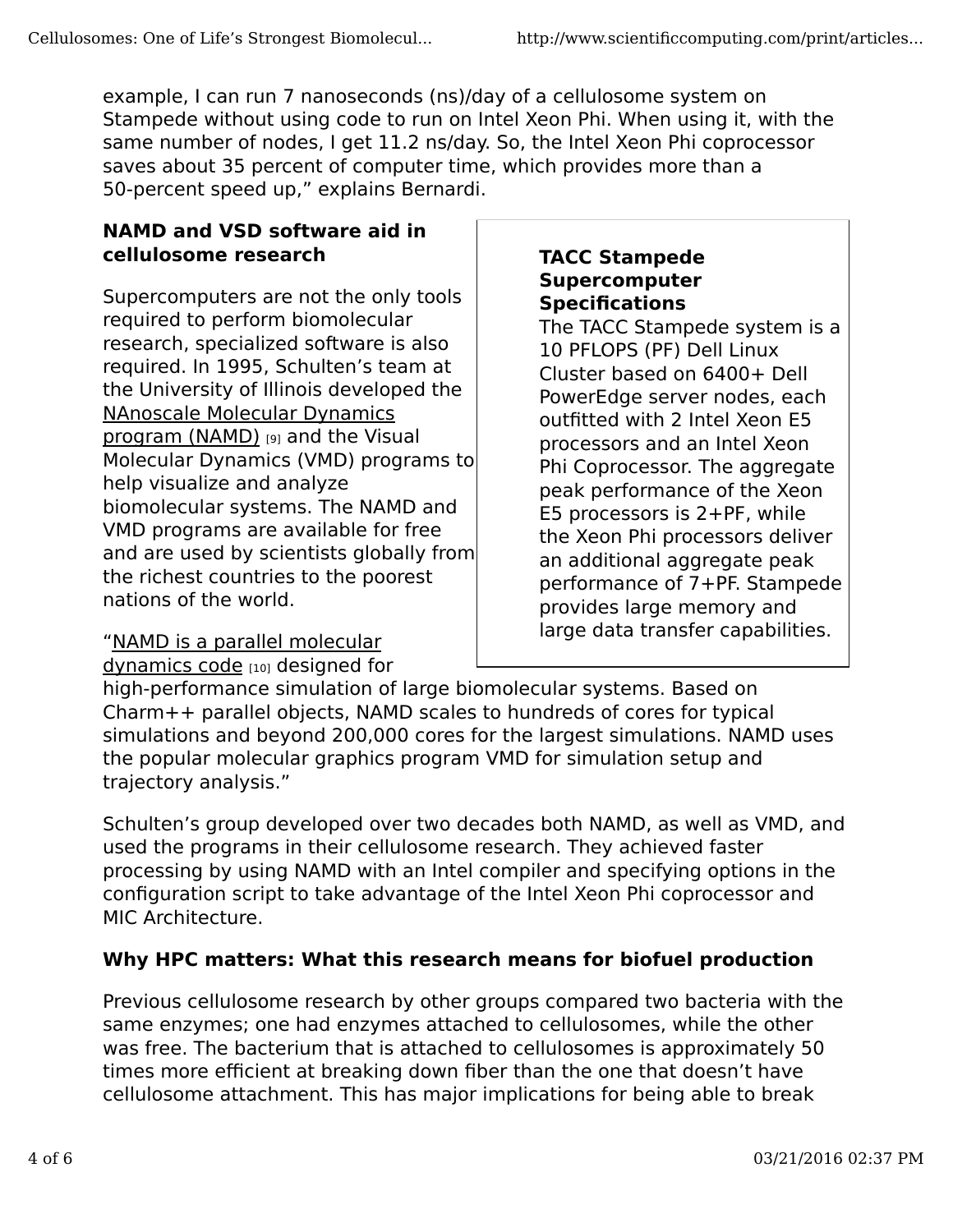down biomass fibers and will be a major area of research in biofuel development, as well as biomedical applications.

Bernardi states, "There is great interest in this research from companies developing second-generation biofuels, because it is currently very expensive to create biofuels from agricultural waste. If you can use cellulosomes to help breakdown biomass, then the cost of producing biofuels from plant materials can be reduced."

#### **The Future: Applications of cellulosome research for bio-medicine**

There are also possible bio-device and biomedical applications for Schulten's cellulosome research. Schulten directs The Center for Biomolecular Modeling at the Beckman Institute which has done National Institute of Health (NIH) research for more than 25 years. Schulten states, "The Center is planning future research on gut bacteria in animals and humans, tissue properties and the role of cellulosomes, bacteria and enzymes activity in digestion and providing nutrition. We will have a major initiative geared toward biomedical applications and will continue work using supercomputers to model and simulate cellular activity."

Research done by Professor Isaac Cann, from Energy Biosciences Institute at University of Illinois at Urbana-Champaign [11] has focused on bacteria that are common between animals and humans and discovered some of the same enzymes in the human gut that are also found in the cow rumen (second stomach) that help to more efficiently break down food. Research will continue in this area.

"Some possible applications if the research is successful include designing bacteria with these enzymes and adding them to products, such as yogurt, to aid in human digestion. This is a fascinating area of study and could have some wide-range benefits," states Bernardi.

The use of HPC systems, such as the Intel Xeon Phi-based Stampede supercomputer at the Texas Advanced Computing Center (TACC) [6], for investigating cellulosomes is yet another indisputable example of how HPC is transforming the world in which we live.

Linda Barney is the founder and owner of Barney and Associates, a technical/marketing writing, training and web design firm in Beaverton, OR.

**Source URL (retrieved on 03/21/2016 - 3:34pm):** http://www.scientificcomputing.com /articles/2015/07/cellulosomes-one-lifes-strongest-biomolecular-bonds-discovereduse-supercomputers